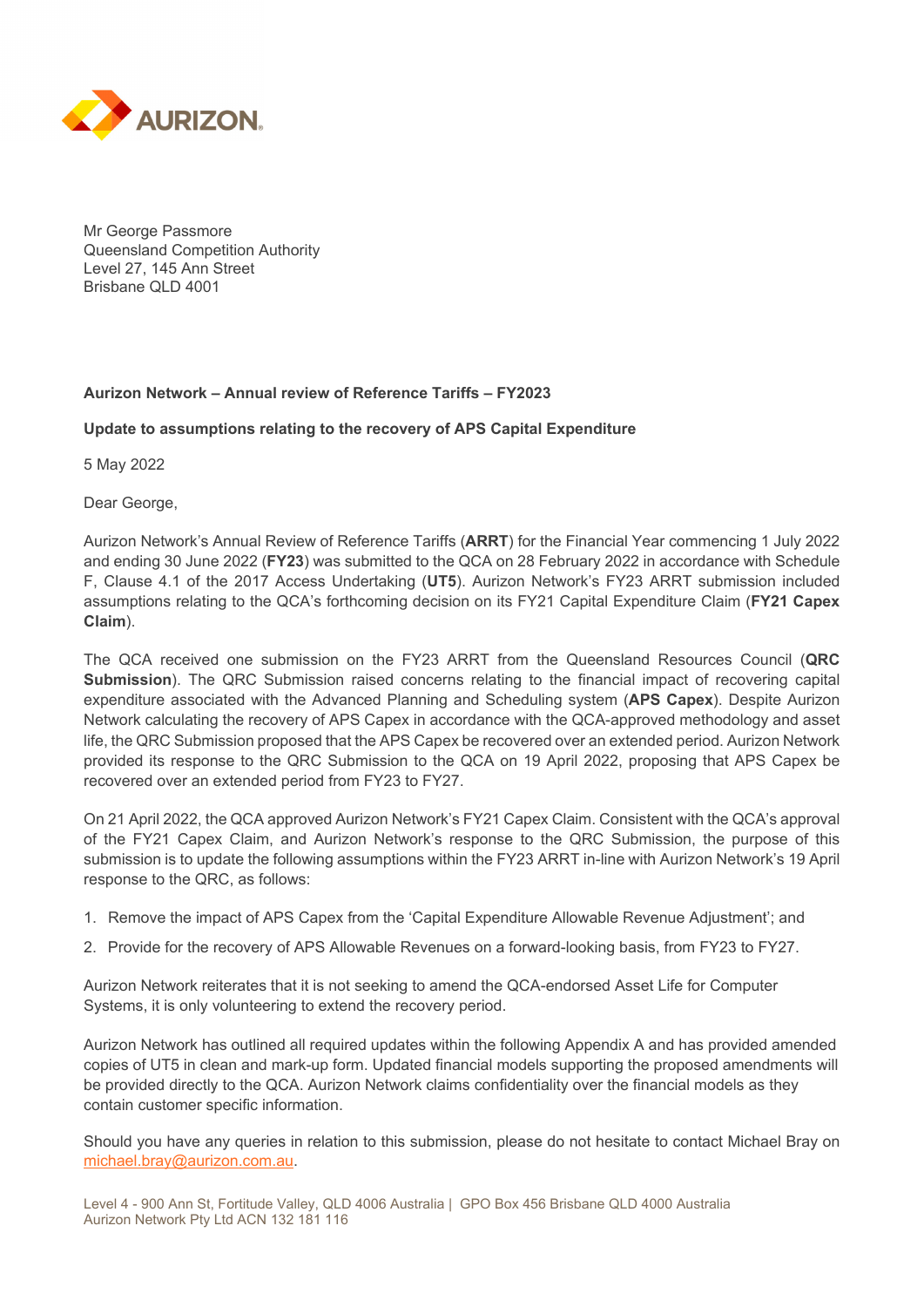Yours sincerely,

ttm

 $\sqrt{\sqrt{2}}$ Jon Windle Manager Regulation Network Aurizon Network Pty Ltd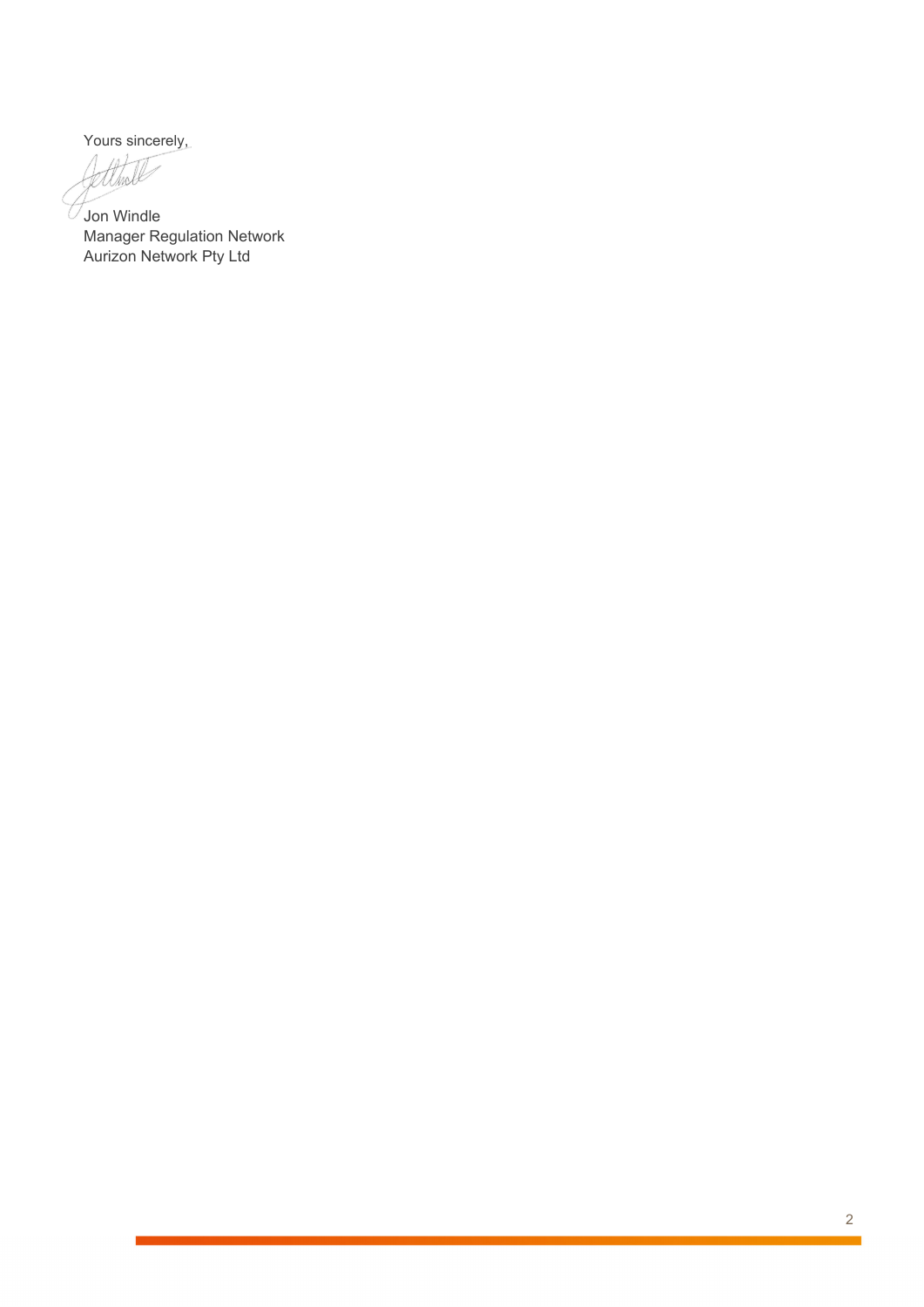# Appendix A: Updates to the FY23 ARRT submission

The FY23 ARRT was submitted in compliance with all QCA-approved regulatory requirements. It proposed adjustments to Allowable Revenues and Reference Tariffs to reflect the requirements of UT5 including FY23 volume forecasts, forward looking maintenance and capital indicators, applicable pass-through costs and various revenue adjustments.

As part of those revenue adjustments, Aurizon Network sought the recovery and reconciliation of Allowable Revenues associated with the FY21 Capex Claim, including APS Capex. The asset life applicable to APS Capex is three (3) years, which reflects the QCA-endorsed life for 'Computer Systems'. The application of this asset life results in the recovery of all APS Capex in FY23, noting that the reconciliation of FY21 and FY22 Allowable Revenues associated with APS are included within the Capital Expenditure Allowable Revenue Adjustment.

Aurizon Network confirms that the APS software will have an operational life that exceeds the QCA-approved regulatory asset life. Furthermore, Aurizon Network acknowledges the impact that the recovery of APS Capex over a 3-year period will have on the FY23 Allowable Revenues and Reference Tariffs.

Recognising the concerns raised in the QRC Submission, Aurizon Network proposes to extend the period over which the APS Capex is recovered. To give effect to this, Aurizon Network proposes to update the FY23 ARRT submission as outlined below.

## **1. Remove APS Capex from the 'Capital Expenditure Allowable Revenue Adjustment'**

At the time of drafting the FY23 ARRT, Aurizon Network had not received the QCA's final decision on the FY21 Capex Claim. Consequently, Aurizon Network prepared the FY23 ARRT using an indicative value of the Capital Expenditure Allowable Revenue Adjustment. This was calculated with regard to the submitted value of Aurizon Network's FY21 Capex Claim and the QCA-endorsed lives for each type of asset.

With the approval of the FY21 Capex Claim by the QCA, the indicative value of the Capital Expenditure Allowable Revenue Adjustment has become the 'final' value for the purpose of the FY23 ARRT. The size of this adjustment is primarily driven by the reconciliation of FY21 and FY22 Allowable Revenues associated with APS Capex.

To address the concerns raised in the QRC Submission about the financial impact of this adjustment on FY23 Allowable Revenues and Reference Tariffs, Aurizon Network proposes to update the Capital Expenditure Allowable Revenue Adjustment by removing the amounts associated with the approved APS Capex. This reduces the value of the adjustment to be considered by the QCA.

Aurizon Network proposes to amend Table 13 within the FY23 ARRT submission to reflect the following:

| <b>System</b>     | <b>Original FY23 ARRT</b> |           | <b>Proposed Update (\$m)</b> | <b>Aggregated</b> |                                  |
|-------------------|---------------------------|-----------|------------------------------|-------------------|----------------------------------|
|                   | AT2-4 (\$m)               | AT5 (\$m) | $AT2-4$ (\$m)                | AT5 (\$m)         | <b>Variance</b><br>$$m^{\prime}$ |
| <b>Blackwater</b> | 19.8                      | (0.0)     | (1.6)                        | (0.0)             | (21.4)                           |
| Goonyella         | 23.8                      | (0.1)     | 0.6                          | (0.1)             | (23.3)                           |
| Moura             | 1.0                       | --        | (1.5)                        | --                | (2.5)                            |
| <b>Newlands</b>   | 2.3                       | --        | (2.6)                        | --                | (4.8)                            |
| <b>GAPE</b>       | --                        | --        | 3.2                          | --                | 3.2                              |
| Total (\$m)       | 46.9                      | (0.1)     | (1.9)                        | (0.1)             | (48.8)                           |

|  | Table 1 - Update to FY23 ARRT Table 13 Capital Expenditure Allowable Revenue Adjustment (\$m) |  |
|--|-----------------------------------------------------------------------------------------------|--|
|  |                                                                                               |  |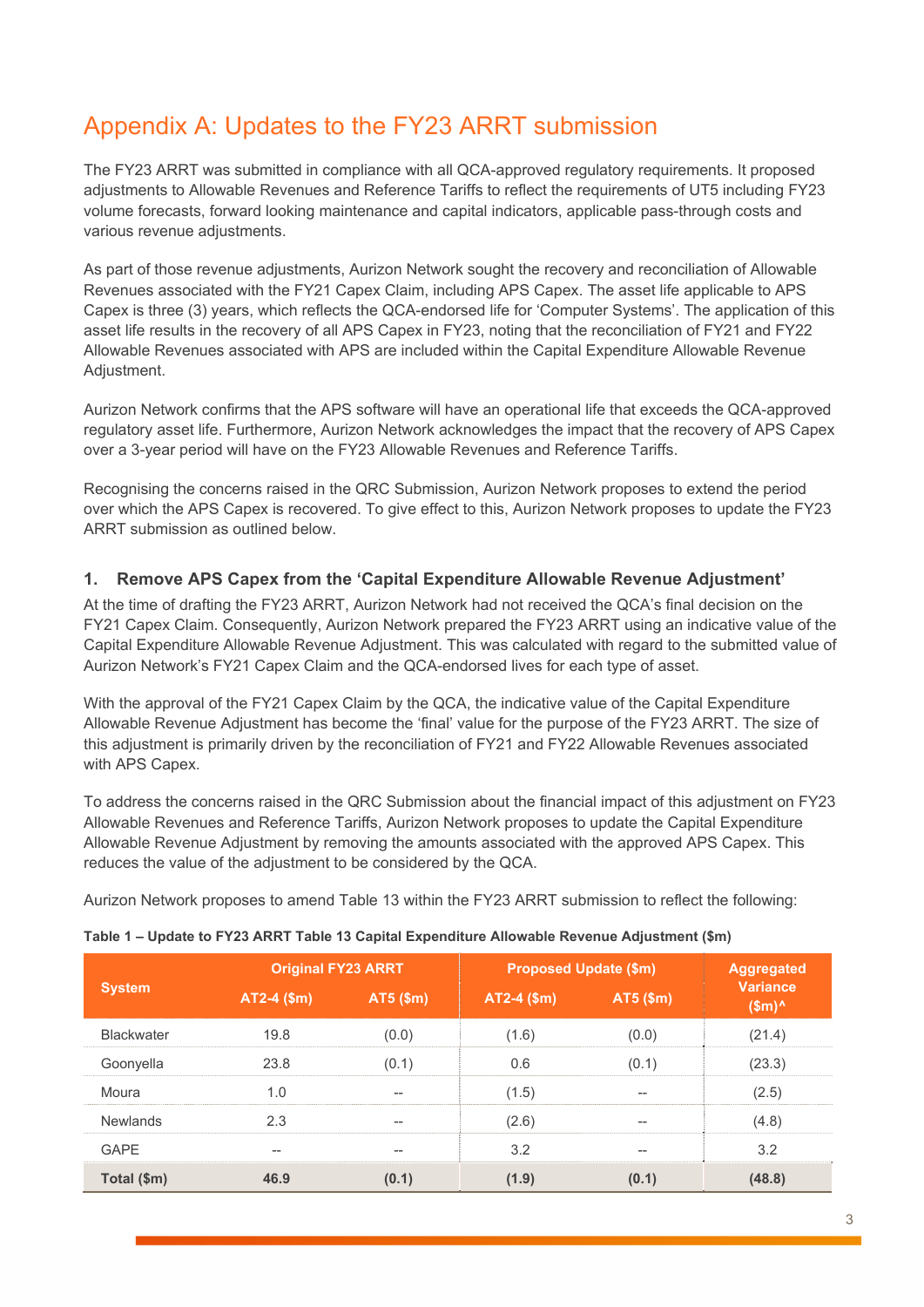*^ For illustrative purposes, this column shows the overall change in the value of this adjustment for each system for AT2-4 and AT5. Please note that the above table excludes all capital expenditure associated with APS Capex.* 

## **2. Smoothed recovery of Allowable Revenues associated with APS Capex**

With the removal of APS Allowable Revenues from the Capital Expenditure Allowable Revenue Adjustment, Aurizon Network must update its proposal for recovering APS Allowable Revenues, including the:

- **›** reconciliation of APS Allowable Revenues that were recoverable in FY21 and FY22; and
- **›** recovery of FY23 APS Allowable Revenues.

Aurizon Network proposes to smooth the recovery of Allowable Revenues associated with APS on a forwardlooking basis from FY23 to FY27. Figure 1 and Figure 2 below illustrates Aurizon Network's original proposal, as outlined in the FY23 ARRT, and the impacts of Aurizon Network's updated proposal.





#### **Figure 2 Aurizon Network's updated FY23 ARRT proposal**



Please note that the values represented in Figure 2, (specifically for FY24 – FY27) are based on the current UT5 assumptions, and do not account for any updated assumptions that may be relevant to the Reset Period.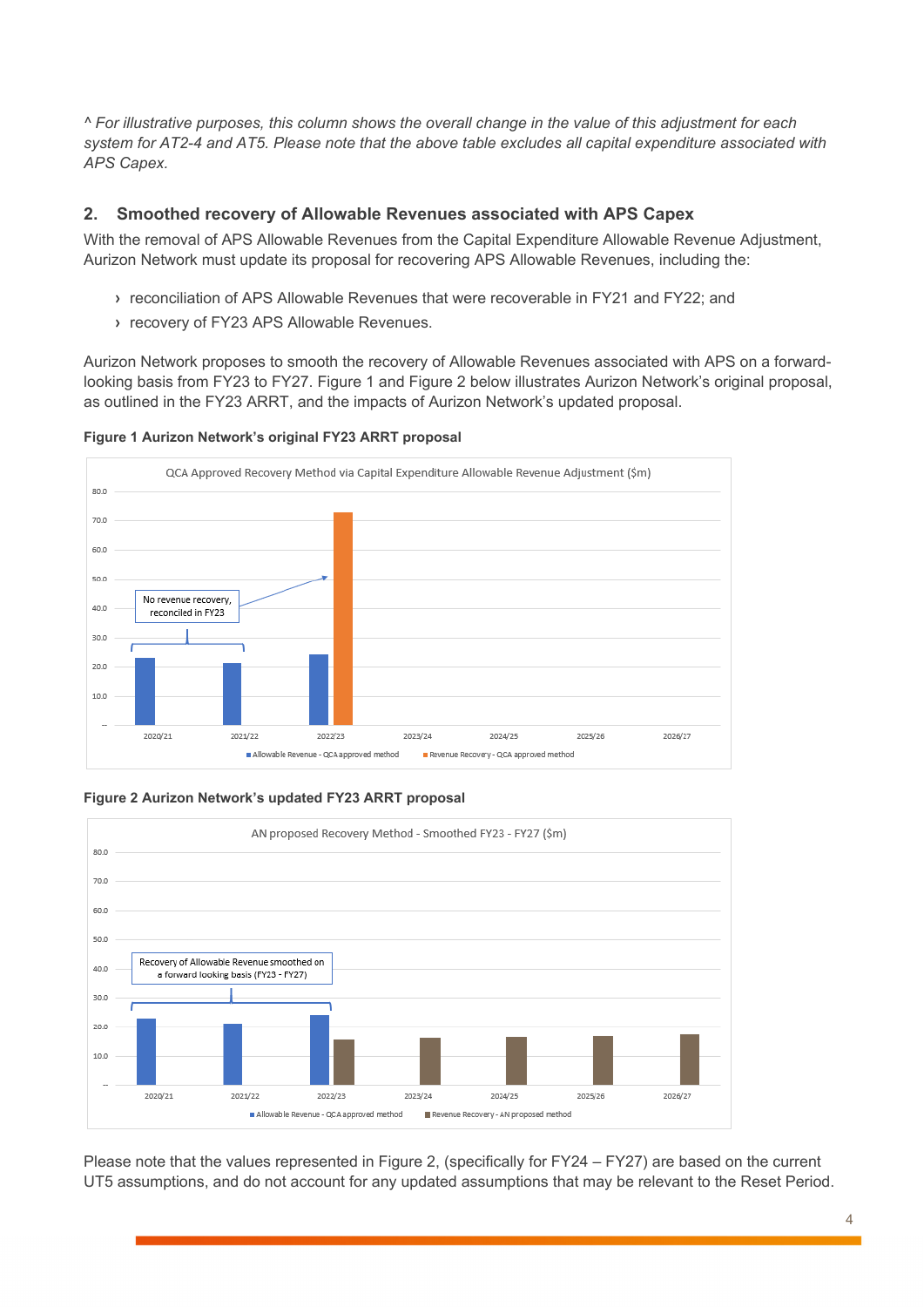The impact of Aurizon Network's proposal relating to APS Capex on FY23 Allowable Revenues is outlined in Table 2 below.

| <b>System</b>     | $AT2-4$ (\$m) | AT5 (\$m) |
|-------------------|---------------|-----------|
| <b>Blackwater</b> | 7.0           | --        |
| Goonyella         | 7.4           | --        |
| Moura             | 0.8           | $- -$     |
| <b>Newlands</b>   | 0.5           | --        |
| <b>GAPE</b>       |               | --        |
| Total (\$m)       | 15.7          | --        |

#### **Table 2 – Impact of smoothed APS recovery on FY23 Allowable Revenues**

## Proposed adjustments to FY23 Allowable Revenues and Reference **Tariffs**

Aurizon Network notes that the updates outlined above will impact the FY23 Allowable Revenues and Reference Tariffs outlined in the FY23 ARRT.

Aurizon Network's proposed Allowable Revenues for FY2023 were outlined in Table(s) 2 and 28 of the FY23 ARRT submission. Aurizon Network has updated these Allowable Revenues to reflect the relevant amendments outlined above.

Aurizon Network submits the following updated FY23 Allowable Revenues to the QCA for approval:

#### **Table 3 - Updates to FY23 ARRT Table 2 and Table 28 Proposed Allowable Revenues**

| <b>System</b>     | AT2-4 (\$m) | AT5 (\$m)                             |
|-------------------|-------------|---------------------------------------|
| <b>Blackwater</b> | 353.3       | 92.8                                  |
| Goonyella         | 279.2       | 82.9                                  |
| Moura             | 53.5        | $- -$                                 |
| <b>Newlands</b>   | 29.6        | $\hspace{0.05cm}$ – $\hspace{0.05cm}$ |
| <b>GAPE</b>       | 107.8       | $\hspace{0.05cm} \cdots$              |
| Total (\$m)       | 823.4       | 175.7                                 |

Aurizon Network's proposed Reference Tariffs for FY2023 were outlined in Table(s) 3 and 29 of the FY23 ARRT submission. Aurizon Network has amended these Reference Tariffs to reflect the relevant amendments outlined above.

Aurizon Network submits the following adjusted Reference Tariffs to the QCA for approval:

#### **Table 4 - Updates to FY23 ARRT Table 3 and Table 29 Proposed Reference Tariffs**

| <b>System</b> | AT <sub>1</sub> | AT2      | AT3  | AT4  | AT <sub>5</sub> | EC.   | <b>QCA</b><br>Levy | <b>IE Pass</b><br><b>Through Costs</b> |
|---------------|-----------------|----------|------|------|-----------------|-------|--------------------|----------------------------------------|
| Blackwater    | 1.01            | 2.487.34 | 7.15 | 2.56 | 3.56            | 1.11  | 0.00274            | 0.01868                                |
| Goonyella     | 0.70            | 1.575.88 | 5.22 | 1.07 | 2.32            | 1 1 1 | 0.00274            | 0.01868                                |